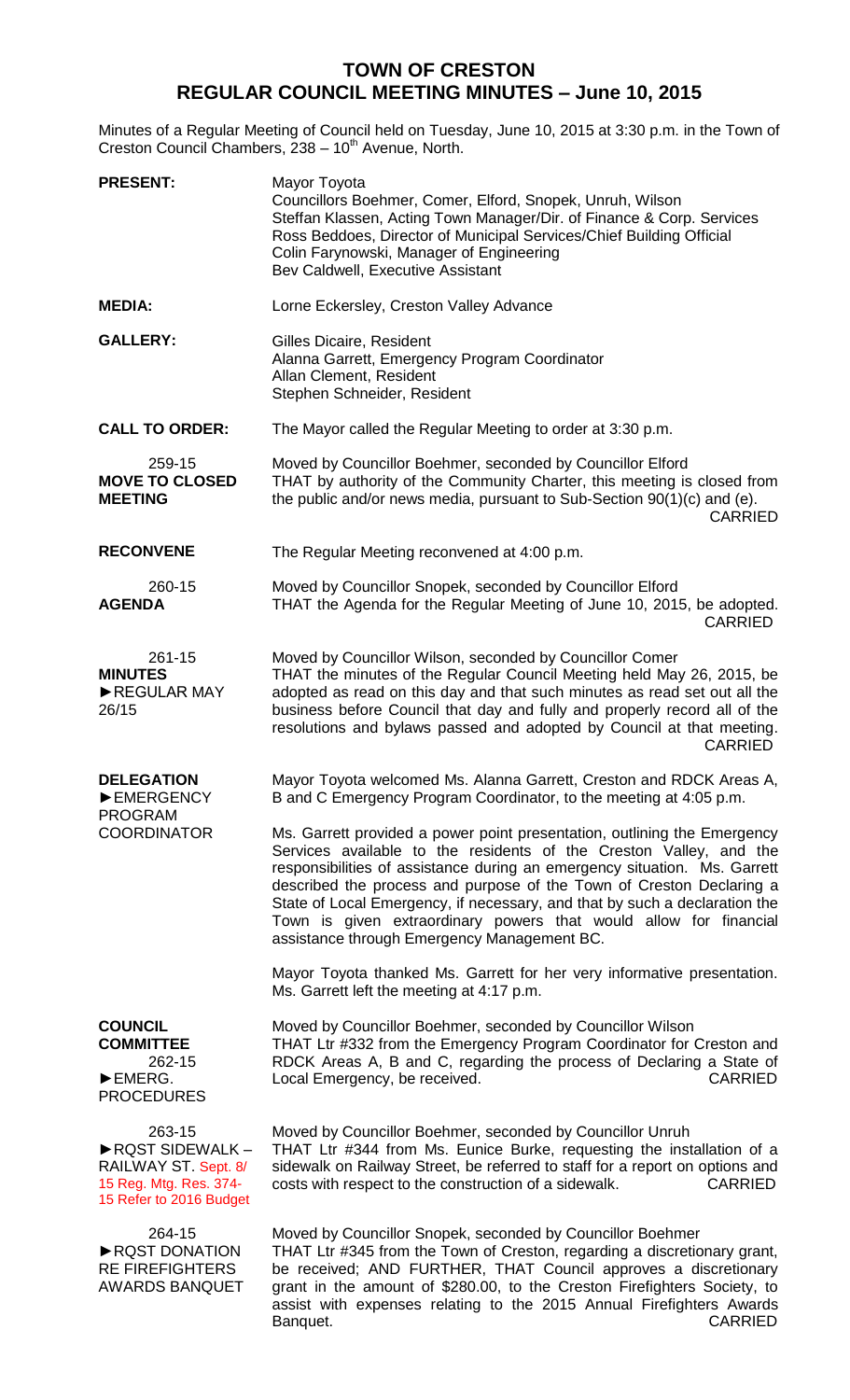265-15 ►RQST DONATION RE ERICKSON ELEM. SCHOOL (NEPAL)

Moved by Councillor Elford, seconded by Councillor Boehmer THAT Ltr #351 from the Town of Creston, regarding a discretionary grant, be received; THAT Council approves a discretionary grant in the amount of \$350.00 to the Erickson Elementary School, as a donation towards earthquake victims in Nepal; AND FURTHER, THAT Council issues a challenge to the Regional District of Central Kootenay Directors for Areas A, B and C to meet or exceed the \$350.00 donation from the Town of Creston. CARRIED

266-15 ►RQST DONATION (CV HOUSING SOC.) Moved by Councillor Unruh, seconded by Councillor Wilson THAT Ltr #338 from the Creston Valley Community Housing Society, requesting a donation towards their housing project, be received; AND FURTHER, THAT the Creston Valley Community Housing Society be advised that the request for a donation of 80 yards of pit run and 164 yards of  $\frac{3}{4}$  inch crush (delivered) for their low cost housing project on 25<sup>th</sup> Avenue South (valued at \$4,260.52), is denied as the pit run and gravel stockpiled is for Town use; and that the Town has already provided a financial donation to the Society's housing project in an amount exceeding \$5,000 for the cost of the Building Permit for this project. CARRIED

267-15 ►UBCM MEETINGS WITH MINISTERS Moved by Councillor Comer, seconded by Councillor Boehmer THAT Ltr #340 from the Premier Clark, regarding invitations to meet with the Premier and Provincial Ministers during the upcoming 2015 Union of BC Municipalities Convention, be received. CARRIED

Moved by Councillor Elford, seconded by Councillor Boehmer

268-15 ►ALLEY BETWEEN 11<sup>TH</sup> & 12<sup>TH</sup> AVE. N. Sept. 8/15 Reg. Mtg. Res. 374-15 Refer to 2016 Budget

269-15 ►UBCM EXEC. NOMINATIONS

270-15 ►CEMETERY SELECT COMM. Moved by Councillor Boehmer, seconded by Councillor Comer THAT Ltr #352 from the Union of BC Municipalities, regarding a Call for

THAT Ltr #347 from Lucien Douville, et al, regarding the alley between 11<sup>th</sup> and  $12<sup>th</sup>$  Avenues North, in the 200 Block, be referred to staff for a report on options to reduce the traffic flow in that section of the alley. CARRIED

Nominations for UBCM Executive positions, be received. CARRIED Moved by Councillor Snopek, seconded by Councillor Comer

THAT Ltr #350 from the Director of Finance and Corporate Services, re the Creston Cemetery Select Committee, be received; THAT Council approves the appointment of a Creston Cemetery Select Committee, for the term September 1, 2015 to August 30, 2017; THAT Council approves the Terms of Reference for the Creston Cemetery Select Committee, as set out in Ltr #350; AND FURTHER, THAT Council approves the appointment of the following members to the Creston Cemetery Select Committee, for the period September 1, 2015 to August 30, 2017:

- 2 Representatives from Town Council: Mayor Toyota and Councillor Boehmer
- Director Garry Jackman, RDCK Area A
- Director Tanya Wall, RDCK Area B
- Director Larry Binks, RDCK Area C
- Bob Leduc, G. F. Oliver Funeral Chapel Ltd.
- Jim Ryckman, Creston & District Historical and Museum Society.

CARRIED

271-15 ►DVP #02/15 HEARING (2215 BIRCH STREET) The Director of Municipal Services conducted the Development Variance Permit DVP-#02/15 Hearing for 2215 Birch Street, as follows:

- a) The Town of Creston has received an application for a Development Variance Permit from Gilles Pierre Dicaire & Wendy Berge (the owners) to vary Zoning Bylaw No. 1123, Zone R-1, Single Family Residential, Section 2.8.i) Minimum Setbacks, *"Principal buildings, front yard setback of 6.1 metres" to "Principal buildings, front yard setback of 4.2 metres"*, subject to all legal requirements, to allow for the addition and construction of an attached Carport, on the property legally described Lot 12, Block 1, District Lot 891, Kootenay District, Plan 9201 located at 2215 Birch Street.
- b) 47 Notices were mailed on Friday, May 06, 2015.
- c) No written or verbal submissions were received by staff at Town Hall.
- d) The Director of Municipal Services asked if there were any comments from the members of the Gallery (public), to which there were none.
- e) The Director of Municipal Services advised Council that it has the option to either deny the application or approve via resolution.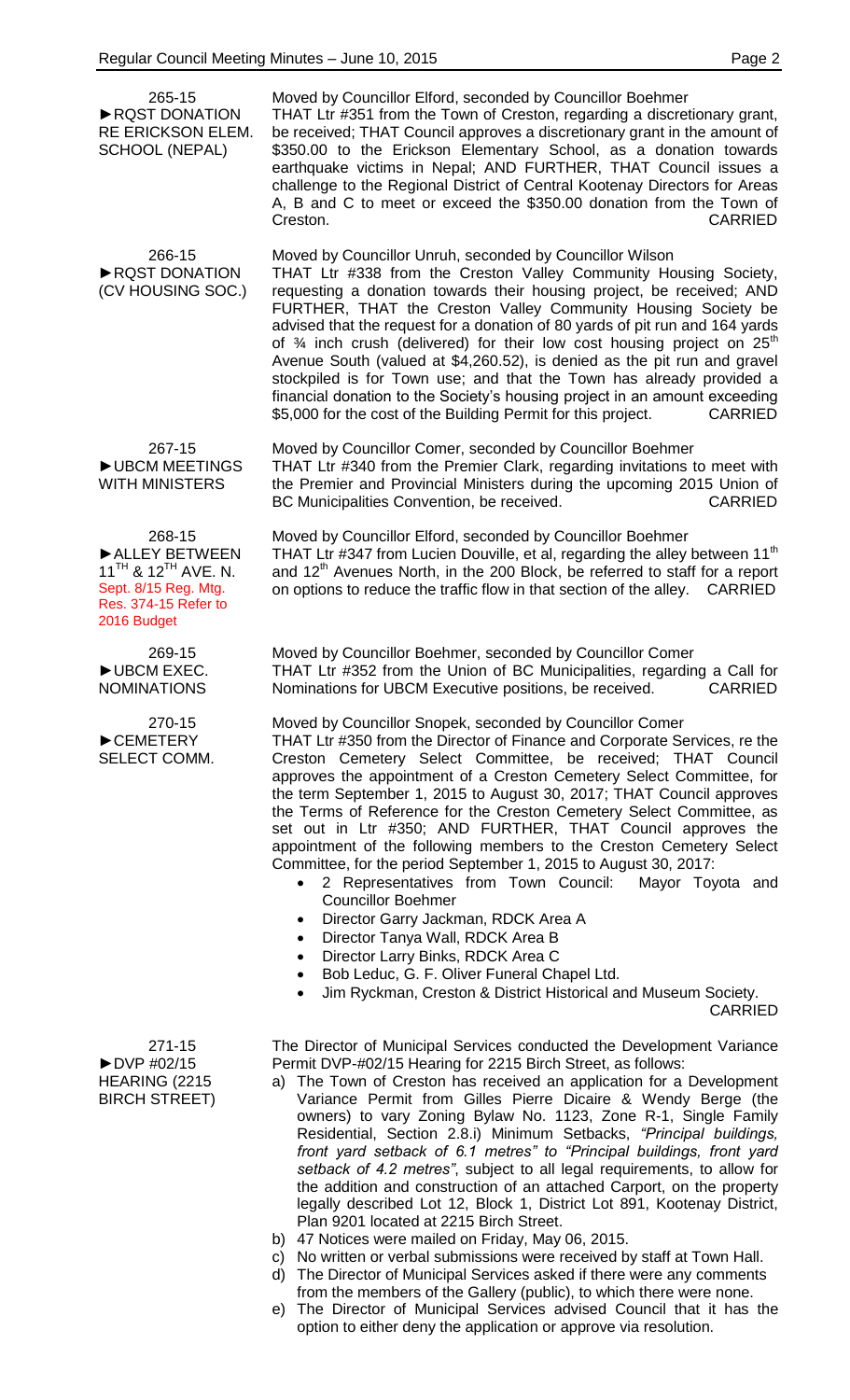|                                                                                        | Moved by Councillor Snopek, seconded by Councillor Wilson<br>THAT Council authorizes issuance of Development Variance Permit DVP-<br>#02/15 to Gilles Pierre Dicaire & Wendy Berge (the owners) to vary Zoning<br>Bylaw No. 1123, Zone R-1, Single Family Residential, Section 2.8.i)<br>Minimum Setbacks, "Principal buildings, front yard setback of 6.1 metres"<br>to "Principal buildings, front yard setback of 4.2 metres", subject to all legal<br>requirements, to allow for the addition and construction of an attached<br>Carport, on the property legally described Lot 12, Block 1, District Lot 891,<br>Kootenay District, Plan 9201 located at 2215 Birch Street; AND<br>FURTHER, THAT Administration is directed to process the said Permit.<br><b>CARRIED</b> |
|----------------------------------------------------------------------------------------|--------------------------------------------------------------------------------------------------------------------------------------------------------------------------------------------------------------------------------------------------------------------------------------------------------------------------------------------------------------------------------------------------------------------------------------------------------------------------------------------------------------------------------------------------------------------------------------------------------------------------------------------------------------------------------------------------------------------------------------------------------------------------------|
| <b>BYLAWS</b><br>272-15<br>BYLAW 1821<br>$(1^{ST}$ & $2^{ND}$ RDGS)                    | Moved by Councillor Boehmer, seconded by Councillor Unruh<br>THAT Revitalization Tax Exemption Bylaw No. 1821, 2015, be read a first<br>time by title, second time by content.<br><b>CARRIED</b>                                                                                                                                                                                                                                                                                                                                                                                                                                                                                                                                                                               |
| 273-15<br>BYLAW 1821<br>$(3^{RD}$ RDG)                                                 | Moved by Councillor Comer, seconded by Councillor Wilson<br>THAT Revitalization Tax Exemption Bylaw No. 1821, 2015, be read a third<br><b>CARRIED</b><br>time.                                                                                                                                                                                                                                                                                                                                                                                                                                                                                                                                                                                                                 |
| 274-15<br>STRATEGIC<br>PRIORITIES CHART                                                | Moved by Councillor Comer, seconded by Councillor Boehmer<br>THAT the Strategic Priorities Chart, as presented, be received.<br><b>CARRIED</b>                                                                                                                                                                                                                                                                                                                                                                                                                                                                                                                                                                                                                                 |
| 275-15<br>FOLLOW UP<br><b>ACTION LIST</b>                                              | Moved by Councillor Elford, seconded by Councillor Boehmer<br>THAT the Regular Council Meeting Follow-Up Action List, as of May 26,<br>2015, be received; AND FURTHER, THAT Council authorizes the removal<br>of the action under Resolution No. 423-13 from the November 12, 2013<br>Regular Council meeting with respect to Ltr #818 and staff bringing<br>forward a report with respect to the appointment of a Development and<br><b>Business Community Select Committee.</b><br><b>CARRIED</b>                                                                                                                                                                                                                                                                            |
| 276-15<br>COMMITTEE OF<br>THE WHOLE<br><b>AGENDA</b>                                   | Moved by Councillor Boehmer, seconded by Councillor Elford<br>THAT the Regular Committee of the Whole Meeting agenda, as presented,<br><b>CARRIED</b><br>be received.                                                                                                                                                                                                                                                                                                                                                                                                                                                                                                                                                                                                          |
| <b>NEW BUSINESS</b><br>277-15<br>RQST RE<br><b>CRESTON WAVE</b><br><b>SWIM CLUB</b>    | Moved by Councillor Unruh, seconded by Councillor Snopek<br>THAT Ltr #361 from the Creston Wave Swim Club, regarding their annual<br>Swim Meet, be received, AND FURTHER, THAT staff advise the Creston<br>Wave Swim Club that Council has no objection to their out-of-town Swim<br>Meet participants camping on Creston & District Community Complex<br>grounds and parking lot, during the June 27 and 28, 2015 Swim Meet,<br>subject to the approval of the Regional District of Central Kootenay,<br>Creston & District Community Complex authorities; and further, suggest<br>the Club ensure that local businesses that offer camping facilities are<br>supported by their participants, where possible.<br><b>CARRIED</b>                                              |
| 278-15<br>RQST LTR OF<br><b>SUPPORT RE RDCK</b><br><b>COMM. COMPLEX</b>                | Moved by Councillor Elford, seconded by Councillor Boehmer<br>THAT Ltr #367 from the Regional District of Central Kootenay, Creston &<br>District Community Complex, requesting a letter in support of their grant<br>application through the Canada 150 Community Infrastructure Program, be<br>received; AND FURTHER, THAT the Mayor write the Creston and District<br>Community Complex (RDCK), advising of Council's support of their<br>application for a Canada 150 Community Infrastructure Program grant, for<br>expenses relating to the upgrade of the playground and park space at the<br>Complex facility.<br><b>CARRIED</b>                                                                                                                                       |
| 279-15<br>RQST LTR OF<br><b>SUPPORT RE CV</b><br><b>REG. AIRPORT</b><br><b>SOCIETY</b> | Moved by Councillor Boehmer, seconded by Councillor Unruh<br>THAT the request from the Creston Valley Regional Airport Society for a<br>letter in support of their grant application through the Canada 150<br>Community Infrastructure Program, be received; AND FURTHER, THAT<br>the Mayor write the Creston Valley Regional Airport Society, advising of<br>Council's support of their application for a Canada 150 Community<br>Infrastructure Program grant, for expenses relating to improvements to,<br>and replacement of, the runway lighting system at the Creston Valley<br>Regional Airport.<br><b>CARRIED</b>                                                                                                                                                     |